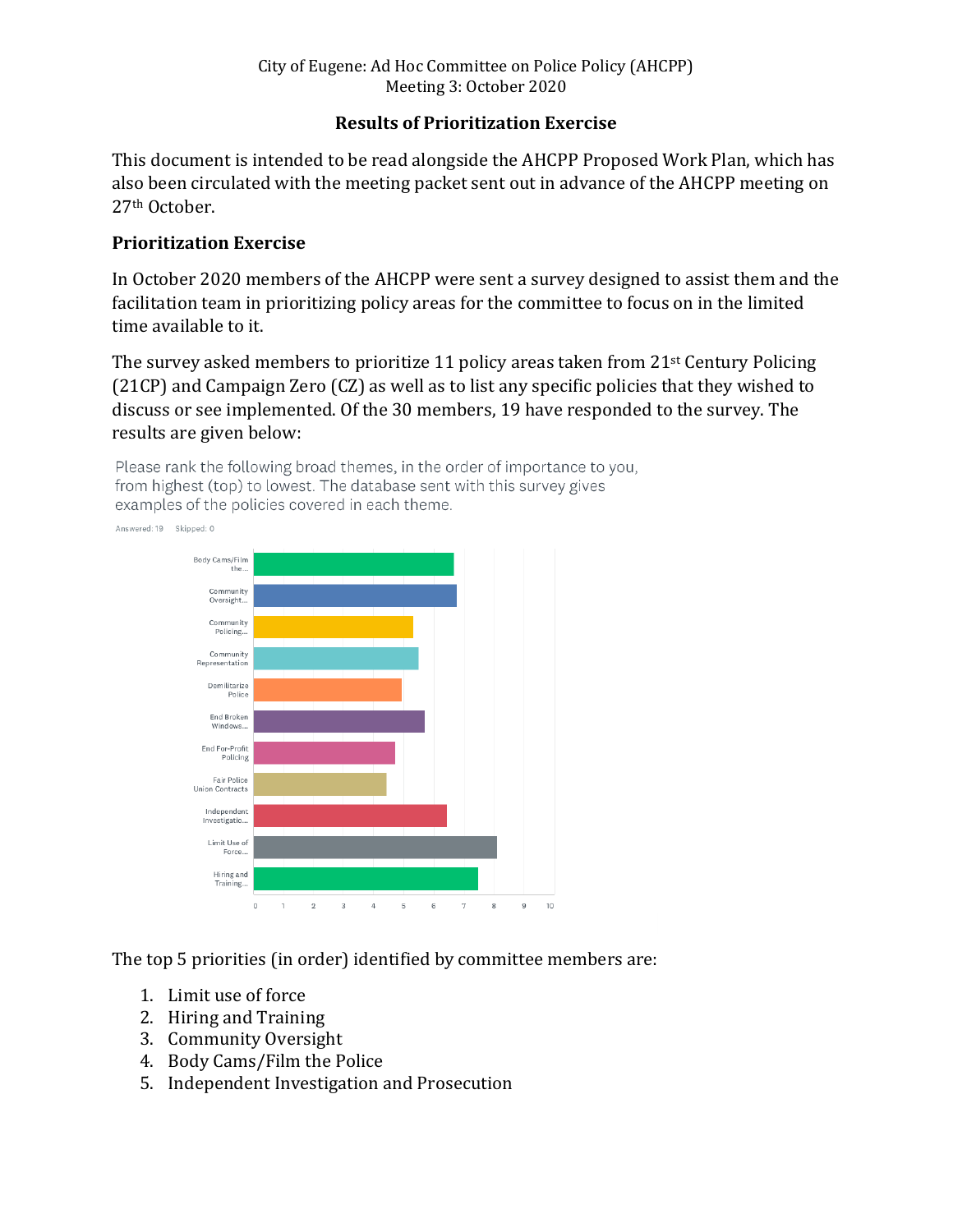The committee has already started discussions around community oversight and one meeting has been dedicated to presentations and Q&A in this area. In addition, many of the reforms proposed in CZ and 21CP on this topic (such as the creation of a civilian review board and a police auditor) have already been enacted by the City of Eugene.

We therefore propose that these discussions be completed in the meeting on Tuesday 27<sup>th</sup> October and that subsequent meetings focus on the other priorities in the order that the committee membership ranked them.

## **Key policies**

Members were also asked to identify key policies from CZ and 21CP to discuss under each broader topic. Of the 19 committee members who responded to question one (above) 14 to 16 responded to questions 2-6 which asked them to list their specific policy priorities; 7 responded to the question "are there any other policy areas you would like to see discussed?" and 5 responded to the question "are there any other specific policies you would like to see discussed?"

#### **Responses in Full**

| Respondent    | <b>No 1 Policy</b>                    | <b>No 2 Policy</b>                        |
|---------------|---------------------------------------|-------------------------------------------|
| <b>Number</b> |                                       |                                           |
| 16            | AHCPP 182 Chokeholds, etc.            | <b>AHCPP 183 Require Intervention</b>     |
| 15            | AHCPP 182 Chokeholds, etc.            | AHCPP 130 CAHOOTS                         |
| 14            | AHCPP 22 De-escalation                | <b>AHCPP 206 Youth Engagement</b>         |
| 13            | AHCPP 182 Chokeholds, etc.            | <b>AHCPP 165 Special Prosecutor</b>       |
| 12            | <b>AHCPP 20 Community Engagement</b>  | AHCPP 10 Always-On Cams                   |
| 11            | <b>AHCPP 6 Anti-Tamper Tech</b>       | AHCPP 171-194 Use of Force                |
| 10            | AHCPP 6-19 Body Cams/Film the         | AHCPP 195-216 Hiring and                  |
|               | Police                                | Training                                  |
| 9             | <b>AHCPP 69-88 Community Policing</b> | <b>AHCPP 10 Always-On Cams</b>            |
| 8             | AHCPP 65 Stop Cards                   | AHCPP 41-48 Community Oversight           |
| 7             | <b>AHCPP 89 Past Wrongs</b>           | AHCPP 14 Cam FOIA                         |
| 6             | AHCPP 6, 10, 17 Body Cams             | AHCPP 182 Chokeholds, etc.                |
| 5             | AHCPP 142 Immediate                   | <b>AHCPP 99 Civilian First Responders</b> |
|               | interrogation                         |                                           |
| 4             | AHCPP 140 General Fund                | AHCPP 40 Ban Profiling                    |
|               | Settlements                           |                                           |
| 3             | <b>AHCPP 214 Bias Assessment</b>      | <b>ACHPP211 Use of Force Training</b>     |

#### **What specific policies would you like to see discussed?**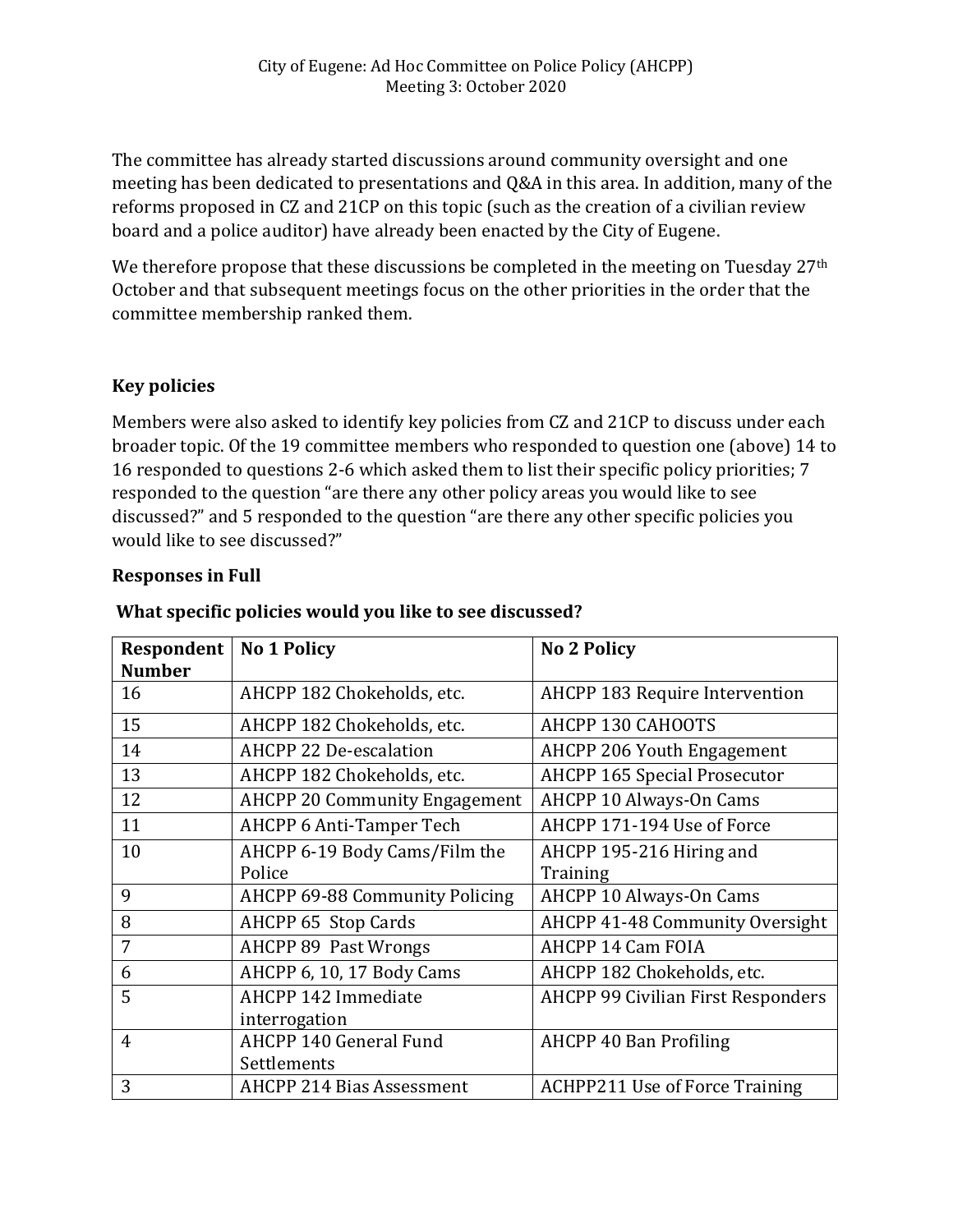| <b>AHCPP Serious Incident Review</b><br><b>Board</b> |  |
|------------------------------------------------------|--|
| Transparency in Discipline<br>(Multiple)             |  |

| Respondent     | <b>No 3 Policy</b>                    | <b>No 4 Policy</b>                      |
|----------------|---------------------------------------|-----------------------------------------|
| <b>Number</b>  |                                       |                                         |
| 16             | AHCPP 188 Use of Force Database       | AHCPP 190-193 Use of Force              |
| 15             | <b>AHCPP 98 Language Access</b>       | <b>AHCPP 197 Crisis Training</b>        |
| 14             | AHCPP 109-131 End Broken              | <b>AHCPP 76 Engagement and Training</b> |
|                | Windows                               |                                         |
| 13             | <b>AHCPP 152 Disciplinary FOIA</b>    | <b>AHCPP 74 Community Engagement</b>    |
| 12             | <b>AHCPP 13 Store Footage</b>         | <b>AHCPP 15 Discipline Matrix</b>       |
|                | Externally                            |                                         |
| 11             | <b>Extensive Background Checks</b>    | AHCPP 157-170 Independent               |
|                | (Not in CZ/21CP)                      | <b>Investigation and Prosecution</b>    |
| 10             | AHCPP 20-68 Community                 | AHCPP 195-216 Training                  |
|                | Oversight                             |                                         |
| 9              | AHCPP 142 Immediate                   | AHCPP -156 Ban Discipline from          |
|                | Interrogation                         | <b>Collective Bargaining</b>            |
| 8              | <b>AHCPP 20 Community</b>             | AHCPP 127 No Immigration                |
|                | Cooperation                           | enforcement                             |
| 7              | AHCPP 102-108 Demilitarize            | AHCPP 165-169 Independent               |
|                |                                       | <b>Investigation and Prosecution</b>    |
| 6              | <b>AHCPP 17 Prevent Footage</b>       | AHCPP 158 Transparency &                |
|                | Review                                | Reporting                               |
| 5              | <b>AHCPP 183 Require Intervention</b> | <b>AHCPP 38 Business Cards</b>          |
| $\overline{4}$ | <b>AHCPP 131 Crisis Team</b>          | <b>AHCPP 182 Chokeholds</b>             |
|                | Involvement                           |                                         |
| 3              | AHCPP 49 No current or former         | AHCPP 46 PC Salaries & Training         |
|                | PD or family on oversight boards      |                                         |
| $\overline{2}$ | <b>AHCPP 10 Always On Cameras</b>     | <b>AHCPP 56 Auditor Recommend</b>       |
|                |                                       | Disciplinary Actions to Chief           |

| <b>Respondent   No 5 Policy</b><br><b>Number</b> |                                           |
|--------------------------------------------------|-------------------------------------------|
| 16                                               | AHCPP 212-216 Bias in Training and Hiring |
| 15                                               | AHCPP 212 Bias testing                    |
| 14                                               | AHCPP 40 Profiling                        |
| 13                                               | <b>AHCPP 131 Crisis Team Involvement</b>  |
| 12                                               | <b>AHCPP 30 Departmen Demographics</b>    |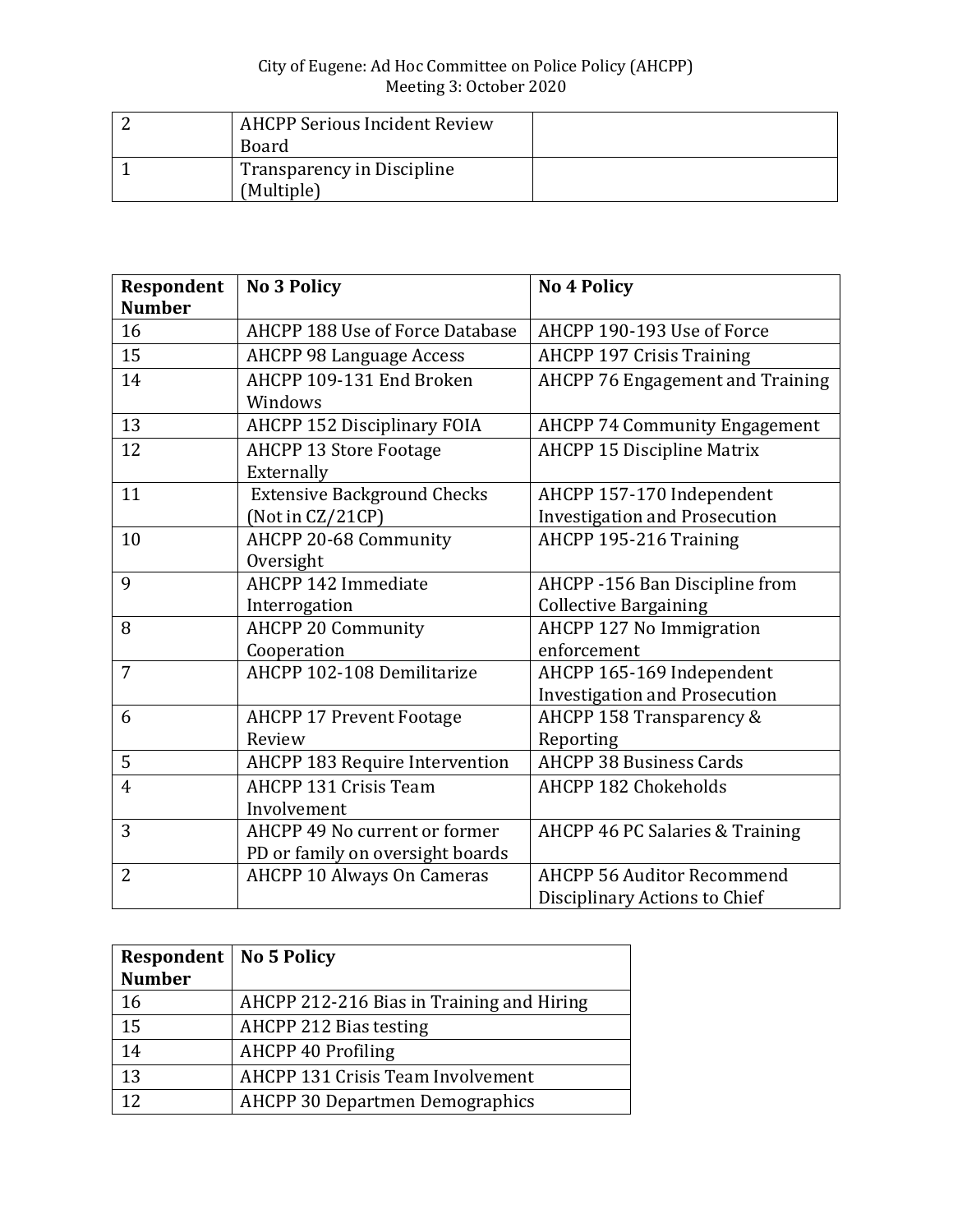| 11              | AHCPP 69-88 Community Policing        |
|-----------------|---------------------------------------|
| 10              | AHCPP 142-156 Fair Union Contracts    |
| 9               | AHCPP 136 No fines for parolees       |
| 8               | <b>AHCPP 182 Chokeholds</b>           |
| $7\overline{ }$ | AHCPP 178 182 Limit Use of Force      |
| 6               | AHCPP 194 No Hiring of violators      |
| 5               | AHCPP 43 Police Commission Discipline |
| 4               | <b>AHCPP 10 Always On Cameras</b>     |
| 3               | <b>AHCPP 67 Tech for Access</b>       |
| $\mathcal{P}$   | <b>AHCPP 33 Demonstrations</b>        |
|                 |                                       |

## **What additional policy areas would you like to see discussed?**

Police harassment of Homeless and Minority Communities

Demilitarization

Ethical Integrity

Hear from Citizen Victims

Limit scope to Councils charge

1. Divert police funds to massive expansion of CAHOOTS program and subsequently relieve patrol officers from answering calls that are CAHOOTS related (unless called in by CAHOOTS) 2. Extend community oversight to allow civilian presence in bargaining negotiations with EPEA to observe and take notes. 3. Ending sweeps of unhoused and decriminalizing poverty and mental illness.

I would like to note any policy advocacy that implicates county, state or federal law and then limit discussion of those issues at the table. I would like to note that our Police Commission functions in a fundamentally different way than these policies (which are likely more appropriate to large cities) can accommodate. I would like the facilitators to specifically explain how policies will be flagged, discussed, and voted on by the body.

# **What additional specific policies would you like to see discussed?**

Restorative justice options

1. when we say prohibit, there need be a proscribed punishment for these officers who do so. 2. de-escalation needs to be a requirement, with punishment meted out for those officers who do not 3. transparency to the public for all citizen investigations

1. Clearly define what constitutes failure to follow de-escalation policy so that police officers can be held accountable 2. Place sanctions on officers who mute or disable BWV 3. Public disclosure of and community oversight for police budget, including private funding such as Eugene Police Foundation.

I recommend that the Police Commission, Citizen's Review Board and Police Chief hold a series of public information events to highlight the areas of concern to the public that are